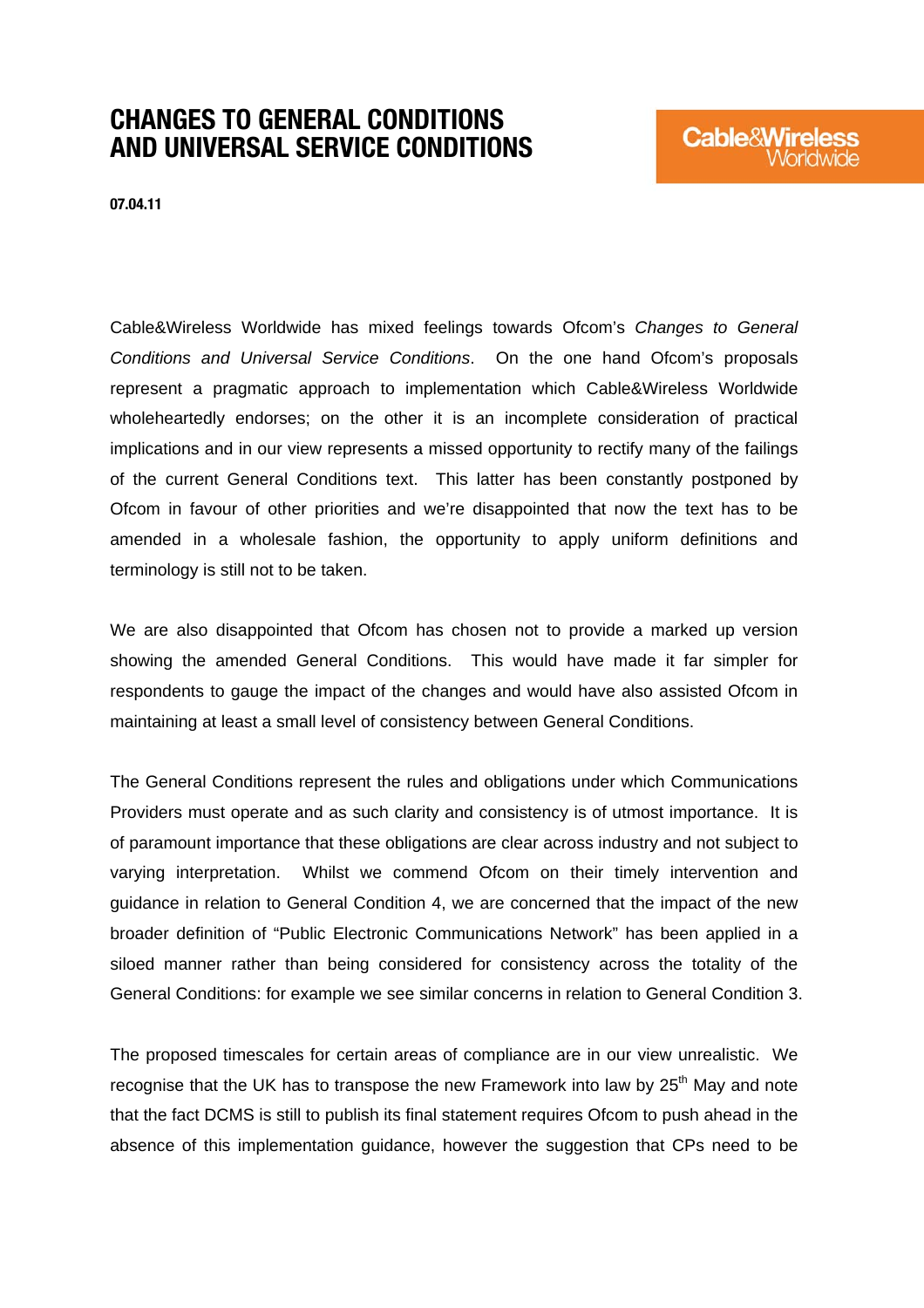compliant with the new General Conditions by 25th May 2011 when they are still to be finalised is a major concern to us.

All of the issues above are crystallized within General Condition 9. There are a plethora of unclear and confusing definitions which make it unclear as to whom the regulation applies. If it does apply to Cable&Wireless Worldwide customers there will be a requirement for a major review of customer contracts to ensure compliance, and this is simply unrealistic to achieve by 25<sup>th</sup> May. Similarly whilst the porting arrangements appear pragmatic there are nuances and standard operational practices which will require time to implement. We seek assurances from Ofcom that it will allow an implementation period before it seeks to enforce compliance. We suggest a minimum period of three months is required.

#### Q1. DO YOU AGREE WITH OUR PROPOSED APPROACH TO DEFINITIONS?

No, Cable&Wireless Worldwide does not agree that definitions which have the same meaning as in the Communications Act should be removed from the General Conditions. Whilst we acknowledge that Ofcom does not wish to risk introducing contradictory definitions to those contained within the Communications Act and that referring to the Act allows legislative amendments to be made without necessarily requiring the General Conditions to be revisited, we would much prefer to see a common, clear list of definitions. These could be centrally held as an annex to the General Conditions, and make it clear where definitions are taken from the Communications Act rather than defined anew. Only a single document would be required to be updated in the light of future legislative changes, but more importantly it provides the opportunity for guidance as to a common understanding and Ofcom's interpretation of the definitions to be provided. This would not only assist the creation of consistency across the General Conditions but also to untangle the definitional soup of General Condition 9. The inconsistencies between the Framework Definitions set out in the footnote on page 26 of the consultation are symptomatic of the issue.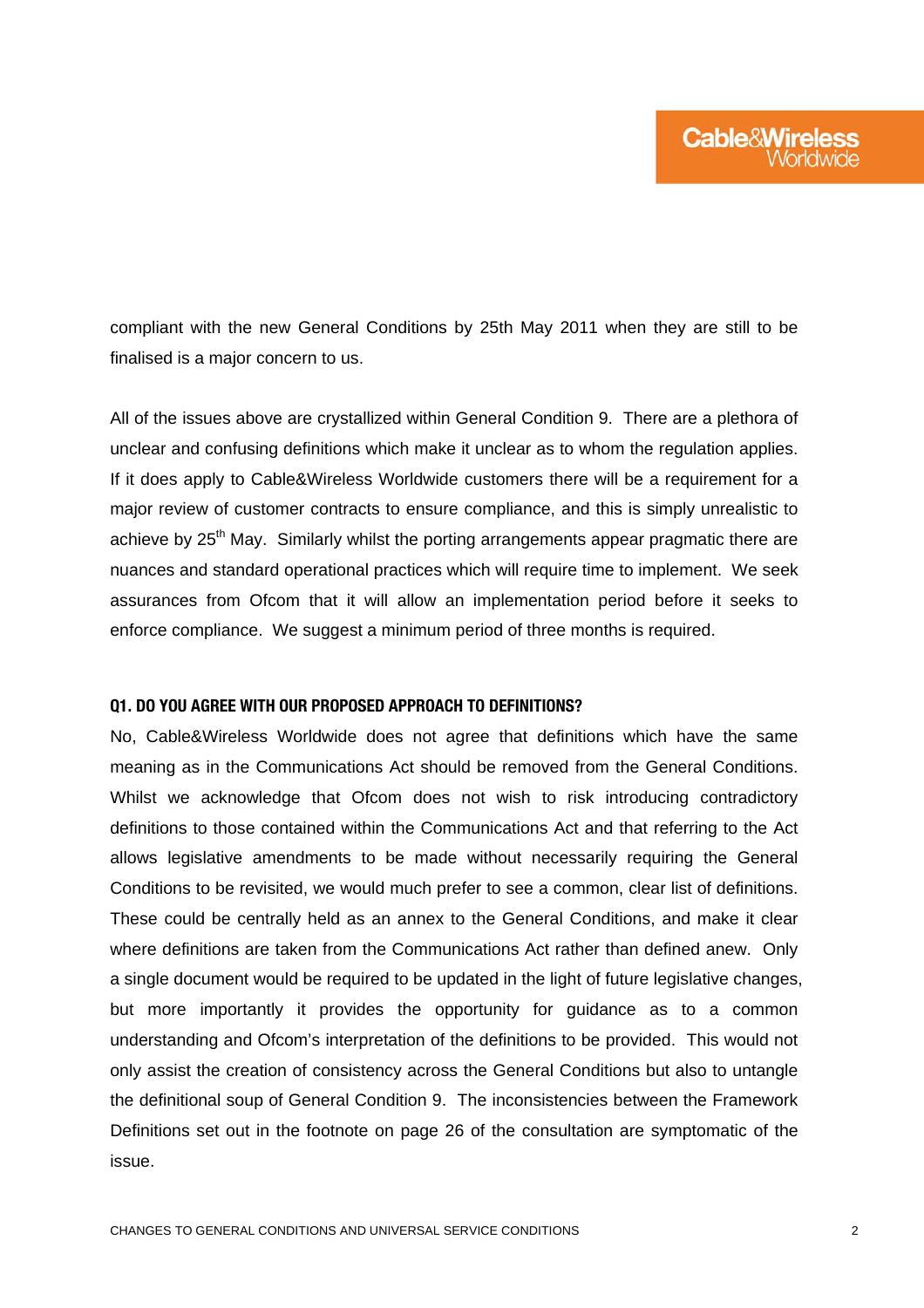Cable&Wireless Worldwide has some concerns about the widening of the General Conditions' scope to cover the new definition of "Public Electronic Communications Network" or "PECN". We have already expressed our belief that there needs to be absolute clarity as regarding the scope and application of the General Conditions. We note that the scope of the current definition of "Public Telephone Network" is limited to the provision of PATS services and that following revisions to the Framework Directive this limitation will no longer apply. Instead, the General Conditions will apply to the provision of PECNs defined by reference to the definition of PECN provided in section 151 of the Act. We ask Ofcom to clarify and provide additional guidance as to the intended scope of those General Condition affected by the new definition, in much the same way as has had to be done for General Condition 4.

#### Q2. DO YOU AGREE WITH OUR PROPOSAL TO ADD CEPT TO THE LIST OF STANDARDISATION BODIES?

Cable&Wireless Worldwide questions whether CEPT can be considered as meeting the criteria of being a standardisation body, but has no real concerns with the addition and believes it to be pragmatic given the ECF makes the addition. We are disappointed that the UK primary technical standards agency, NICC does not share a similar formal recognition.

## Q3. DO YOU AGREE WITH OUR PROPOSALS TO EXTEND THE REQUIREMENTS OF GC3 BEYOND 'FIXED LOCATIONS' AND TO REQUIRE CPS TO 'TAKE ALL NECESSARY MEASURES' TO MAINTAIN THEIR NETWORKS AND SERVICES AND ACCESS TO EMERGENCY SERVICES?

Cable&Wireless Worldwide broadly agrees with the proposals, so long as the intent is clarified to relate to those PECNs providing PATS rather than PECNs generically. However, we are disappointed that Ofcom has not provided any guidance as to the criteria that would be used to assess compliance with the General Condition. The term "all necessary measures" is inherently a subjective metric, leaving it impossible for CPs to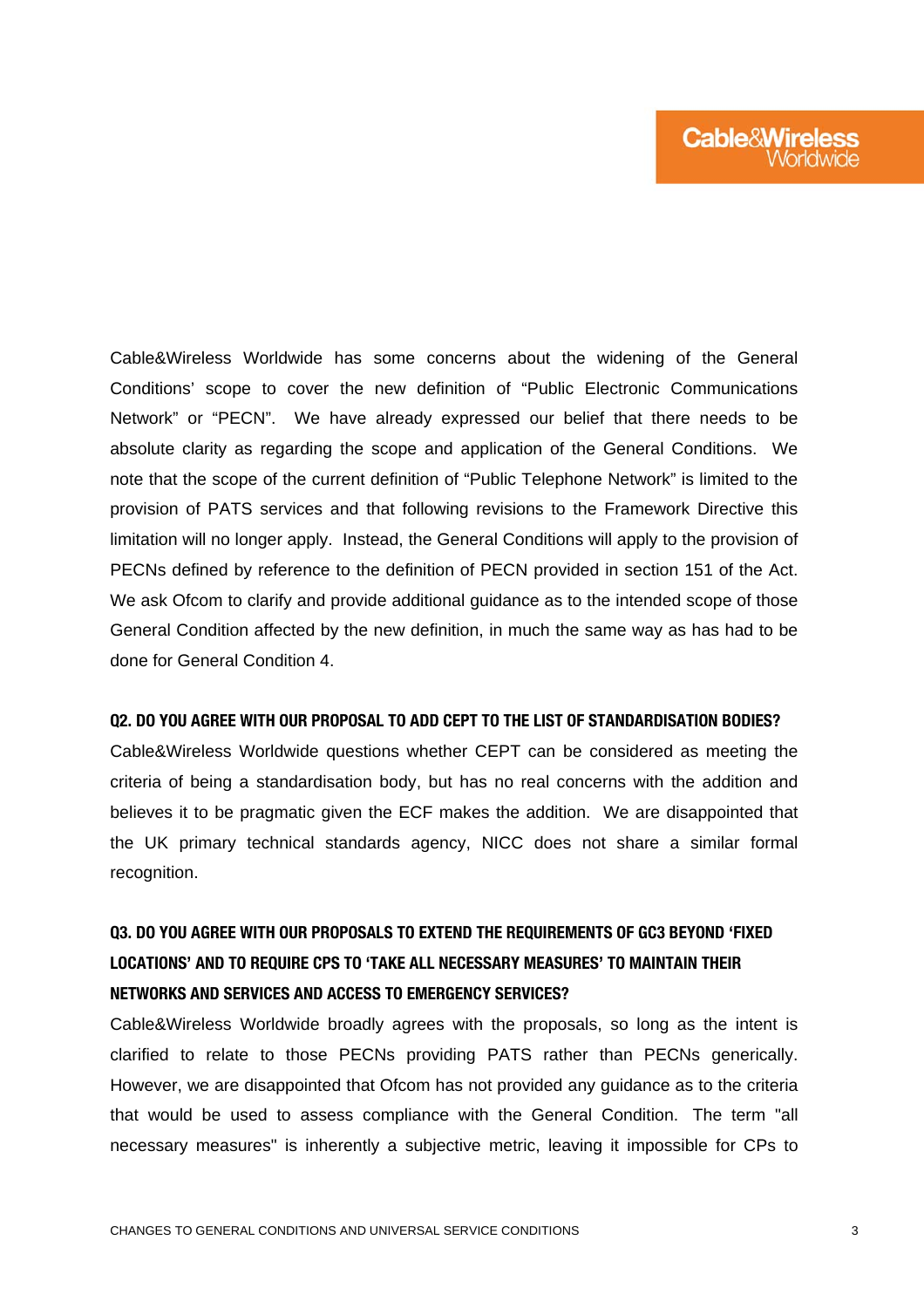assess whether they're meeting their regulatory obligation. What guidance existed in this area (guidelines historically developed with NICC) was revoked some years ago under the auspices of technology neutrality. We consider that it would be appropriate for Ofcom to develop, in co-operation with a body such as NICC, guidelines for communications providers to satisfy Ofcom's requirements in this area (this could take the form of endorsing an industry agreed standard). Whilst ND1643 could form a basis for this guidance, review is inevitably required as this standard is currently narrowly scoped to address only interconnect matters, and even within this excludes TDM/C7 connections.

## Q4. DO YOU AGREE WITH OUR PROPOSALS FOR EMERGENCY CALL NUMBERS - WHICH INCLUDES AMENDING THE DEFINITION OF CP AND REQUIRING THAT LOCATION INFORMATION IS PROVIDED FREE OF CHARGE, AS SOON AS THE CALL REACHES THE EMERGENCY ORGANISATIONS AND IS ACCURATE AND RELIABLE (IN LINE WITH OUR PROPOSED HIGH LEVEL CRITERIA)?

Cable&Wireless Worldwide provides a Call Handling Agency (CHA) service for both its own and a number of other fixed and mobile operators. We are concerned that whilst the proposals for CPs do appear initially to be workable, a number of potential difficulties have been created for Cable&Wireless as a CHA were individual CPs to decide to comply with the regulations outside of already existing processes. This is particularly concerning at a time when the scope of the regulations has been expanded to extend obligations to parts of the value chain not previously explicitly captured under General Condition 4.

As discussed previously it is of paramount importance that the General Conditions provide explicit guidance as well as ensures that 112 / 999 continues to provide a vital service to consumers and ensure that operators will employ best practice and robust processes. In order to achieve this it is essential that the underlying regulation provides unambiguous guidance. To this end we welcome the unequivocal statement that IP PBX and Private Network operators are not the intended parties to be captured by the broader definition of General Condition 4 from PATS to PECS.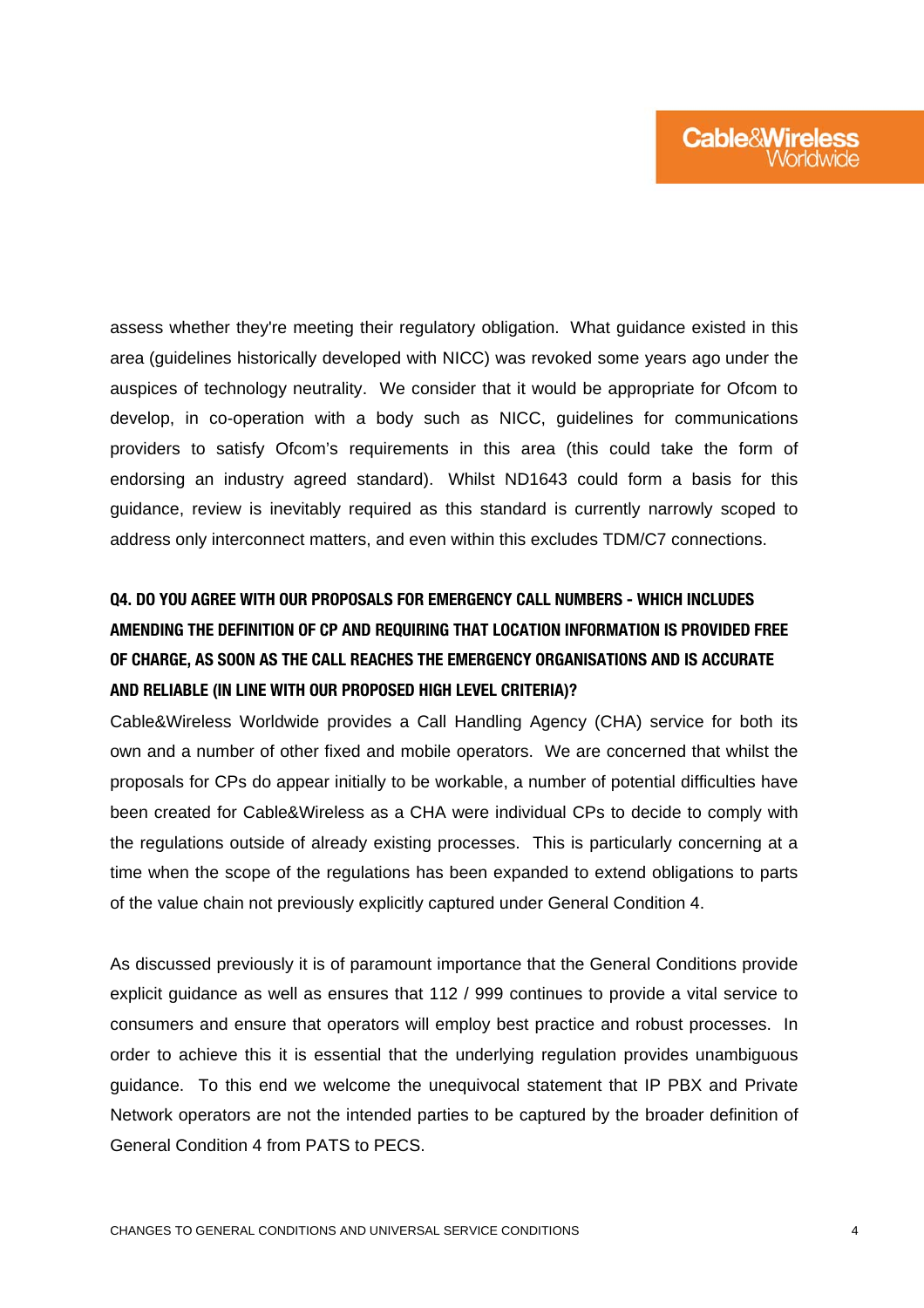It is our understanding following this clarification that Ofcom intends the liability for providing accurate Caller Location Information to sit with resellers and providers of VoIP services as well as the Network Operators complying with the regulation today. We acknowledge that the existing circular PATS definition and failure to capture all parties with a relationship to the caller and the ability to provide accurate Caller Location Information is imperfect. Cable&Wireless Worldwide supports the regulation's extended scope, subject to Ofcom's clarification that IP PBX and private network operators are explicitly not covered by the regulation in much the same way as providers of Click to Call.

However we do have some concerns regarding the interrelationship between today's processes and Ofcom's new scope. We believe these are largely caused by the point to which Ofcom is choosing to extend its regulation. There are two similar instances where this is apparent. In the first Ofcom states in 6.10 "...that the reseller at the end of that supply chain also has the obligation to collect location information and pass it on to the emergency services either directly or pass it up through the supply chain". In the case of, for example, a reseller facing General Condition 4 liability for the first time this seems to suggest it is possible for them to simply upload their Location Information direct to the EAs. This may but a possible solution, but assume for a moment that the reseller has taken the unlikely decision to upload information directly to the multiple EAs, and that such a development falls short of introducing its own CHA. The reseller upon uploading its Location Information to the EAs is fully compliant with General Condition 4, however at the same time runs the risk of an incident with serious consequences unless the CHAs also have access to this information.

When a call is routed to the EAs it is not done so directly but via one of the CHA agencies (BT, Cable&Wireless Worldwide or Global Crossing). When a call is received by the CHA the relevant address information allows the Operator Services platform to automatically link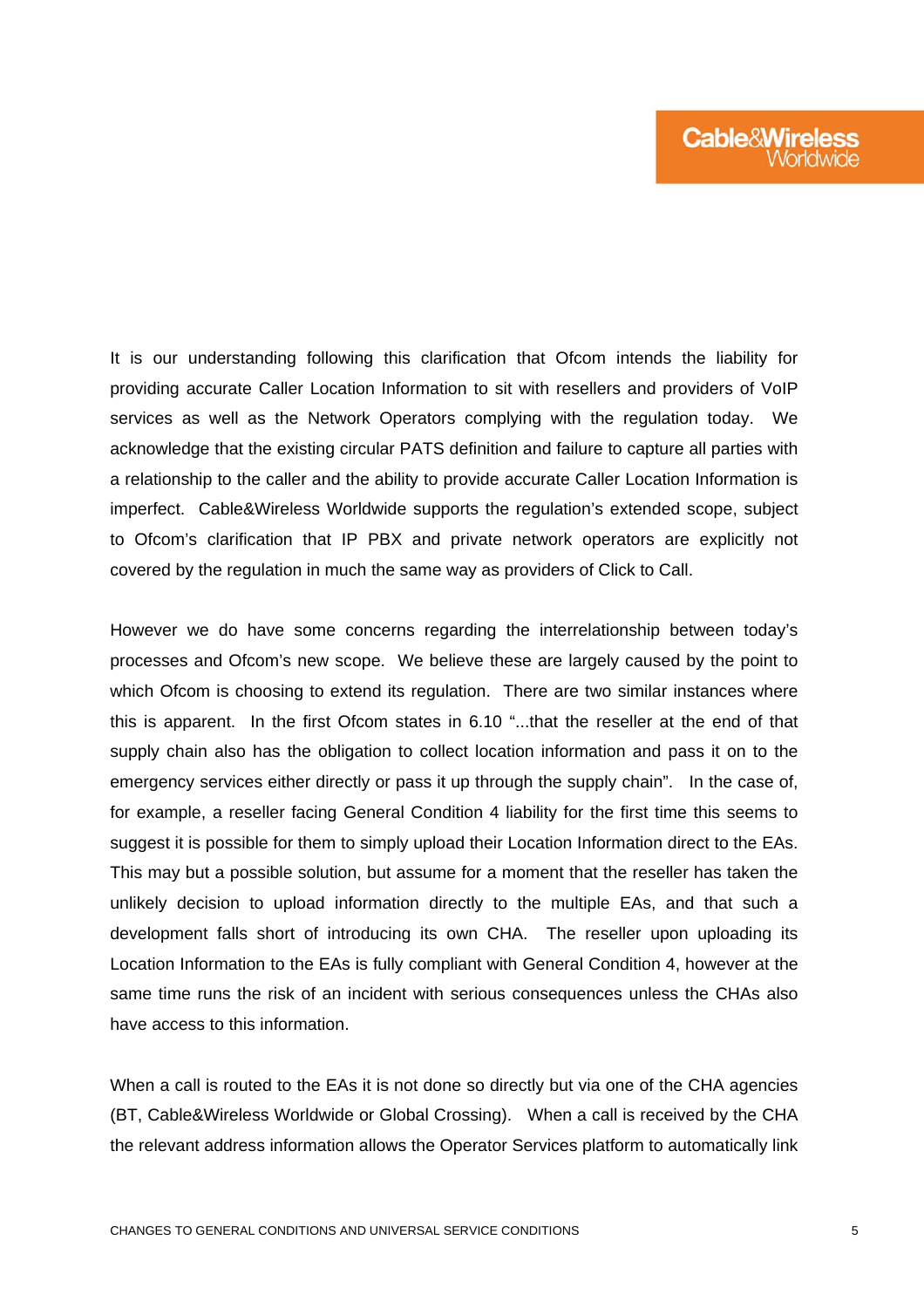the call to the nearest Emergency Authority. Were a reseller to pass information directly independently to the EAs the CHA would not be presented with any information and would be required to question the caller for their location before manually connecting to the relevant EA. This could not only introduce delay and the potential for misrouted calls, but in the case of a silent call would mean that the CHA has no ability to direct the EA to the relevant location.

This issue also affects the proposed amendments relating to the timeliness of updates. 6.17 acknowledges the role of the CHA; the fact that CHA uses the location information to forward on the call to EA and 6.18 acknowledges the ALSEC/EISEC systems created by CHAs for use by the EA. However 6.19 states that Ofcom is regulating that Location Information is to be available when the EA answers the call. This is a step in the process too late as the information is required by the CHA at the point which they handle the call and direct it to the appropriate EA.

We also draw Ofcom's attention to the PECS guidelines which recommend CPs provide Caller Location Information within 24 hours of a site going live. This timescale accounts for the automated handover of data between CPs internal systems and then subsequent update to their chosen CHA. These updates are often completed in the early hours of the morning to protect the CHA platform's performance during bulk uploads. As a result it is possible that an initial 999 call can be made before Caller Location Information is fully updated and that the CHA has to ask the caller for their location. Cable&Wireless Worldwide is concerned that Ofcom is inadvertently mandating real time updates of information and seeks clarity that this is not the case.

UKCTA welcomes the decision to retain the 'technical feasibility' assessment in terms of compliance with GC4. This is an area which, particularly in the business sphere, is subject to a number of challenges in an IP environment and we welcome the specific guidance in relation to nomadic and mobile VoIP. While we welcome the guidance which has been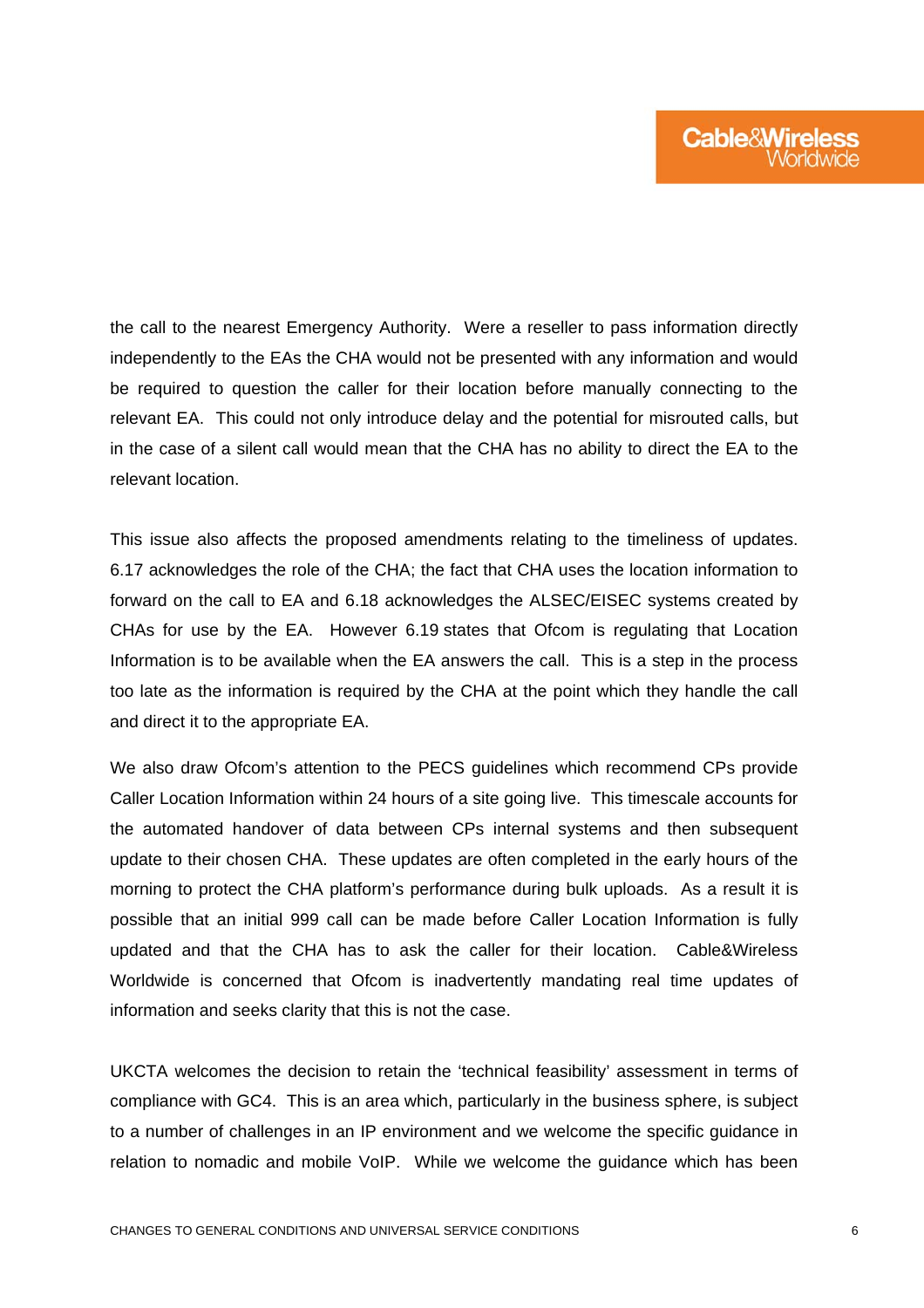given in relation to VoIP users moving from one fixed location to another we would appreciate further clarification of the obligations where VoIP services are moving from being nomadic to fixed or fixed to nomadic. We welcome further Ofcom guidance in this area as the output from the ETSI and NICC work becomes apparent.

Cable&Wireless Worldwide agrees with Ofcom that the provision of Caller Location information at no charge and the current demanded level of Caller Location accuracy do not pose any change for operators. We look forward to working with Ofcom and its agents to further refine the level of address accuracy.

#### Q5. DO YOU AGREE WITH OUR PROPOSED APPROACH TO CONTRACT RELATED REQUIREMENTS RELATING TO THE PROVISION OF ADDITIONAL INFORMATION, THE LENGTH OF CONTRACTS AND THE CONDITIONS FOR TERMINATION?

 General Condition 9 would also hugely benefit from additional guidance as to its scope and implications. References exist to "consumers", "subscribers", "end-users" and "users" within the General Condition and each definition itself is drawn from the Framework Directive. Cable&Wireless Worldwide is concerned that these base definitions themselves lack consistency. As an example "user" refers to "legal entity or natural person" and consumer refers to "natural person" whereas "subscriber" refers to "person". The lack of clarity of the latter is an issue for business providers. We assume that "subscriber" is intended to include business, but this is an area in which we'd welcome clear guidance.

We refer Ofcom to the more detailed UKCTA consideration of General Condition 9.

### Q6. DO YOU AGREE WITH OUR PROPOSALS TO ENSURE EQUIVALENT ACCESS TO THE EMERGENCY SERVICES FOR DISABLED USERS AND TO MANDATE THE PROVISION OF EMERGENCY SMS?

Cable&Wireless Worldwide also participated in the SMS trial for on behalf of our mobile customers and we continue to develop the offering's capabilities. We are somewhat concerned that Ofcom has chosen to seize upon an existing co-regulatory initiative and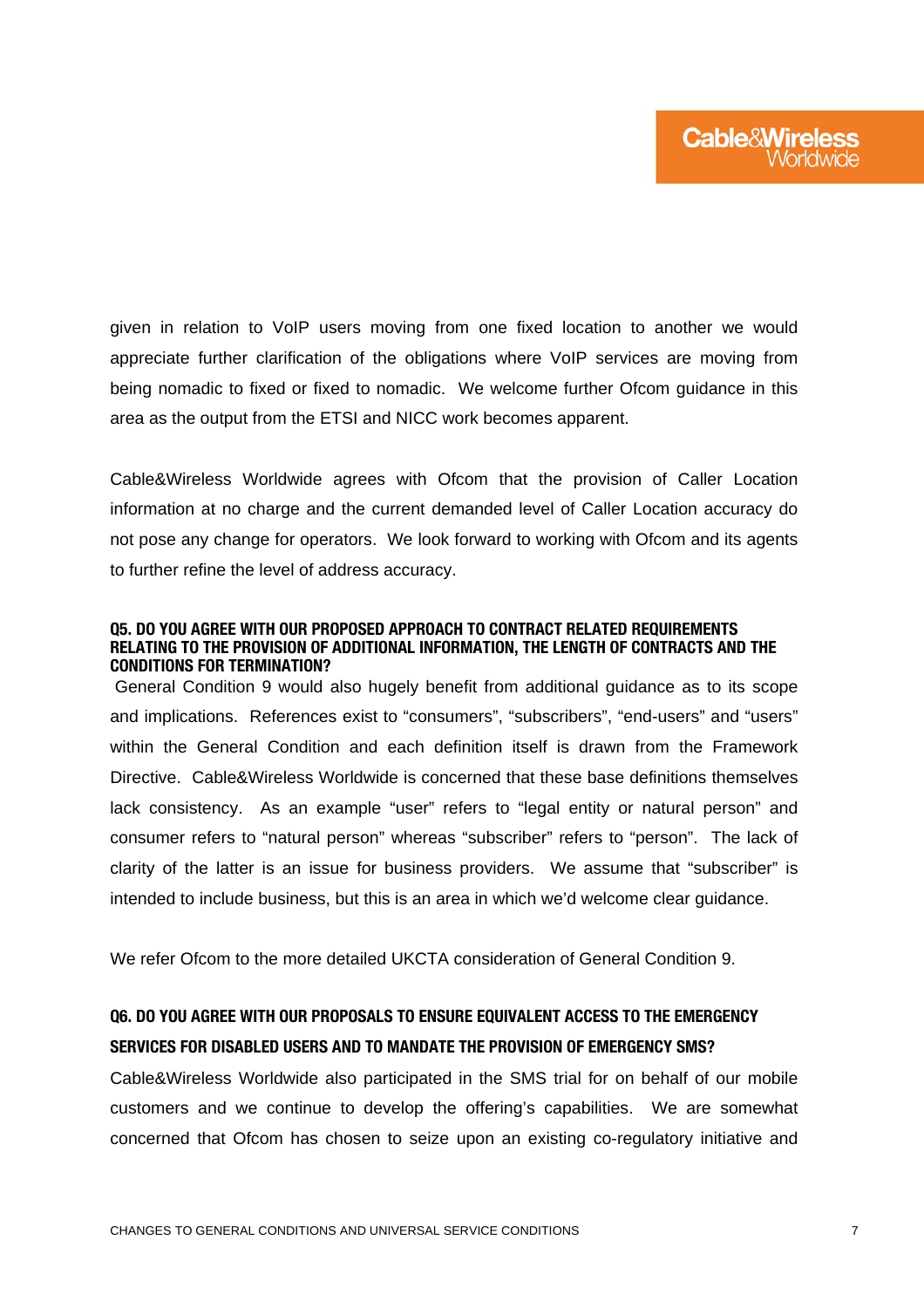choose to mandate it as part of the General Conditions. We acknowledge that the Framework Directive requires equivalent access to the emergency services for disabled users, but we believe that this particular example is something which industry could have been allowed to implement on a self-regulatory basis. We have concerns that the implications will be for future voluntary trials to gain less widespread industry support if the perception exists that success will automatically feed into a mandatory requirement.

## Q7. DO YOU AGREE THAT GIVEN THE EXISTING MEASURES THAT ARE IN PLACE TO HELP DISABLED USERS TO ACCESS 116XXX SERVICES, IT IS NOT NECESSARY TO MAKE FURTHER CHANGES TO GC15 IN THIS RESPECT?

Cable&Wireless Worldwide agrees that there is no need to introduce any measures in addition to General Condition 15 in respect of 116 xxx access.

### Q8. DO YOU AGREE WITH OUR PROPOSALS ON CONDITIONS FOR TRANSFERRING THE RIGHTS OF USE OF TELEPHONE NUMBERS AND ALSO FOR GRANTING THEIR USE FOR A LIMITED PERIOD OF TIME?

Cable&Wireless Worldwide agrees with these proposals and believes it recognises activity which already occurs within the industry.

### Q9. DO YOU AGREE WITH OUR PROPOSALS ON THE ONE WORKING DAY REQUIREMENT IN RELATION TO BULK MOBILE PORTS AND IN RELATION TO FIXED PORTING? IF NOT, PLEASE EXPLAIN WHY?

Cable&Wireless Worldwide broadly supports the pragmatic approach Ofcom has taken to implementing the EU requirements for bulk mobile porting and 1-day fixed line porting. However there are nuances to the porting processes that exist today that do not fall neatly into the approach Ofcom proposes and we remain concerned at how the obligations may be interpreted in these scenarios.

We have highlighted our confusion over the definition of a 'Subscriber' as set out in footnote 30 of Ofcom's consultation and Ofcom has confirmed that its intention is that this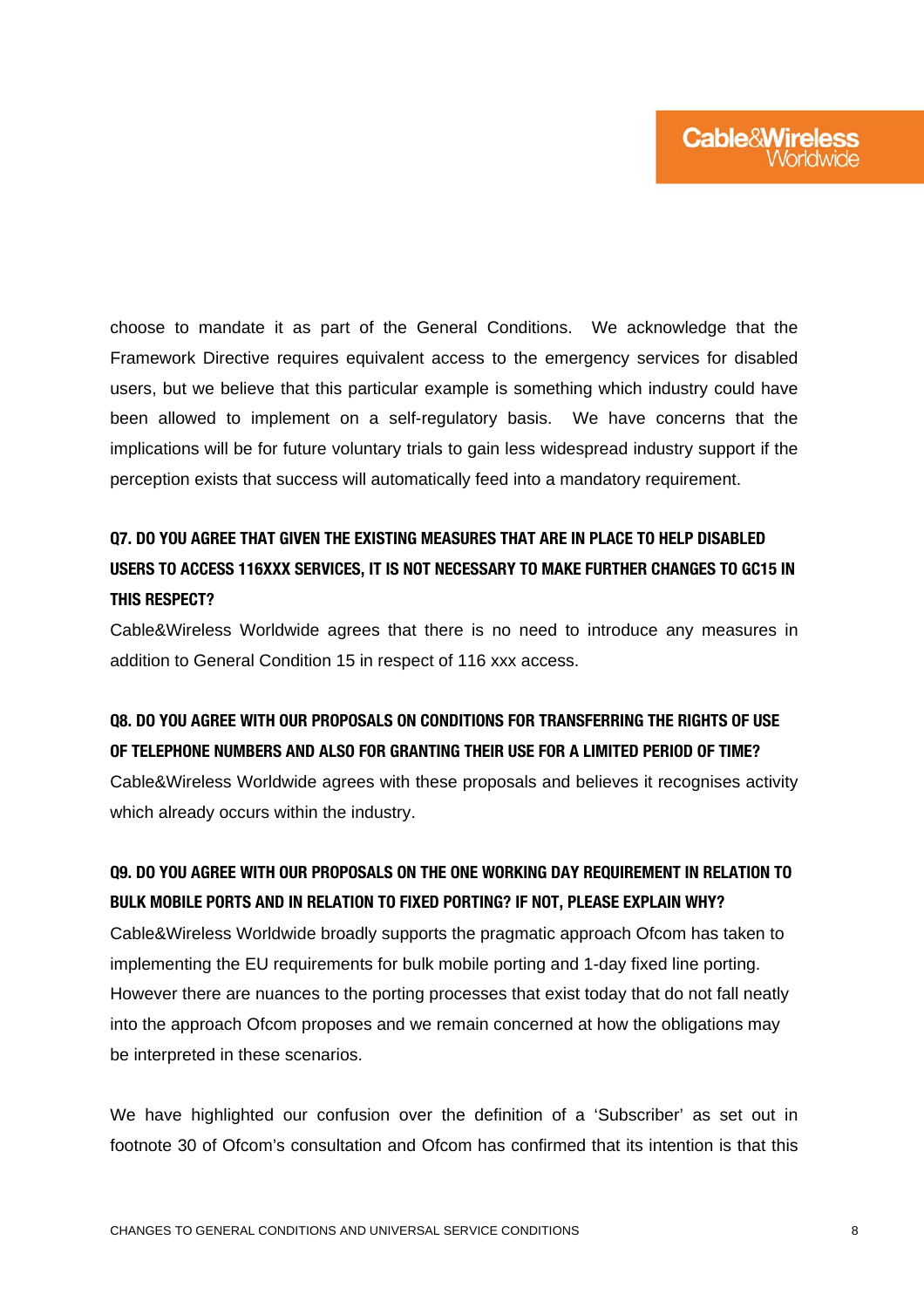term encompasses both residential and businesses in the context of General Condition 18 obligations. We accept this intention, however Ofcom's proposed approach and indeed its appreciation of the existing processes appears largely geared towards porting for residential consumers. This leaves us concerned that we – or indeed the industry generally – may find itself either in breach of the new obligations or alternatively in a position of having to make costly changes to systems and processes as a matter of urgency. This is particularly relevant in relation to multi-line porting where the complexities and therefore the associated longer lead-time requirements are recognised.

We echo UKCTA's concerns of the impact of these requirements in conjunction with reduced timescales resulting from the ongoing Switching Review and OTA2 work. As UKCTA highlights businesses demand extensive testing to ensure continuity of service and this activity must be preserved in any reduced timescales.

There is one specific scenario on which we would welcome further consideration and clarification, described below.

In large migration projects within the B2B market, the porting of the number(s) is often the last act in this phase and follows months of contract negotiation, service design and the laying of new fibre. Customers are increasingly requesting that the porting is done out of hours, to avoid any disruption to their business. When we submit a request for a number to be ported, we typically ask for this work to be done on a specific date and time, to dovetail with our own engineering work. Increasingly the request is for the work to be completed 'out of hours', i.e. for geographic numbers, after 6pm and before 8am. There is currently no industry agreed requirement to facilitate out of hours requests. Indeed, the engineers who complete this work are not generally contracted to work evenings and weekends and do so on a voluntary overtime basis. CPs ability to agree to an out of hours porting request is therefore down to the availability of an engineer willing to work overtime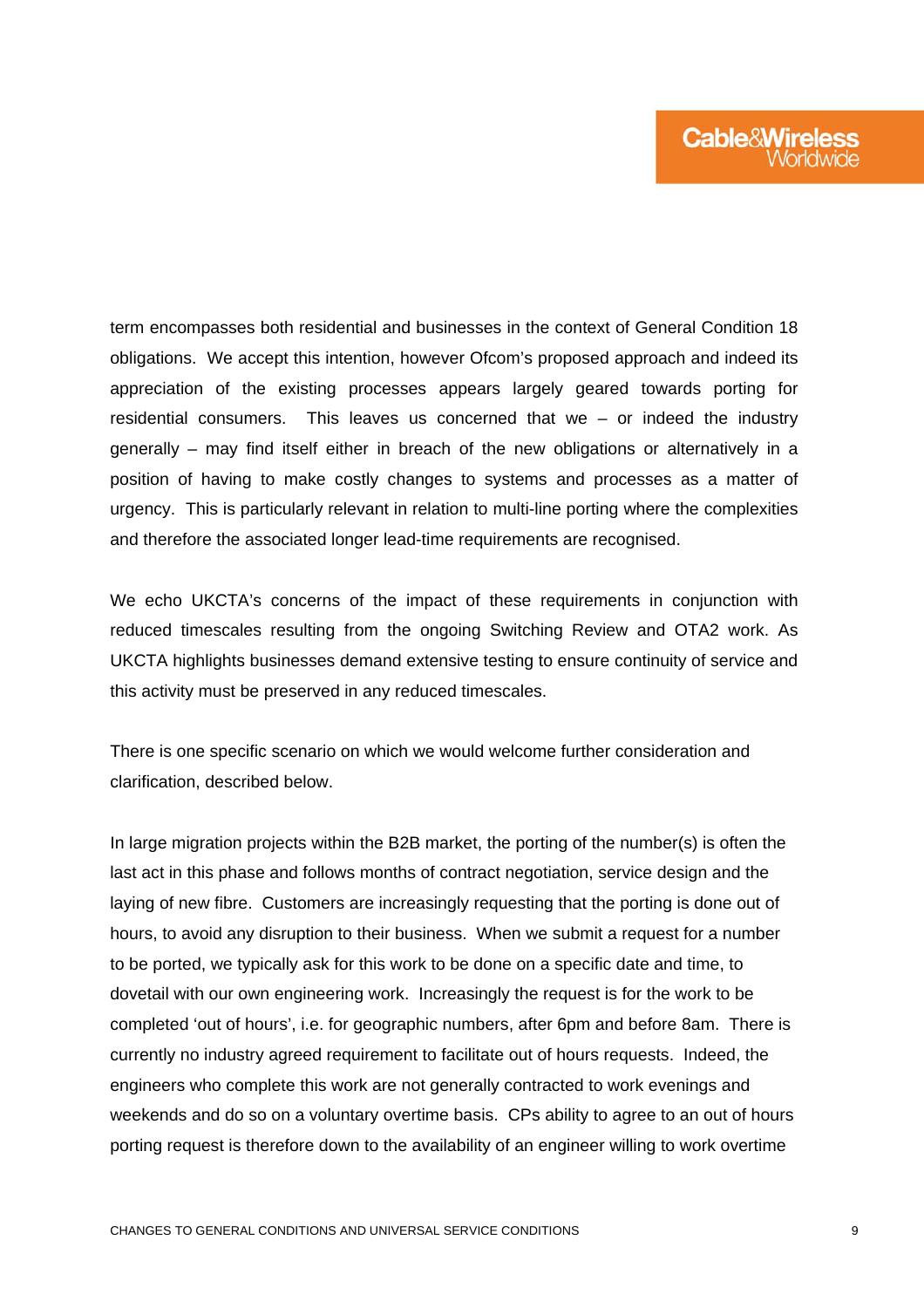on the date requested. In a scenario where a request was made at 9am for an out of hours port that evening, but no engineer was available, the losing CP could therefore be construed as having failed to port within one working day (even if they offered to carry out the port during normal business hours on the same working day).

We do not believe that Ofcom's intention was to force a change to the terms and conditions of employment for the industry engineers involved in the porting process, nor do we believe it could be considered reasonable for a refusal for an out of hours request to be considered a breach of the revised General Condition 18, where an alternative date/time is offered during normal working hours within the 24 hour window. For business customers, the key priority is that the porting is carried out in a way that is least disruptive to their business. They would prefer that a port is delayed by a day or two so that it can be done after the business has closed for the day, rather than disrupting their business and its customers during trading hours. We would therefore encourage Ofcom to extend its pragmatic approach to the implementation of this requirement in the situation we have described, such that it is clear that where an out of hours port is requested, this is not subject to the 1 working day requirement.

We have also discussed with Ofcom the point at which the 1 day requirement is triggered in a situation where there is no consumer protection measure and Ofcom has confirmed that the validation of the porting request falls within the definition of the consumer protection /verification measures and as such, any request is triggered only after completion of this activity (and any line provisioning required). We welcome this clarification.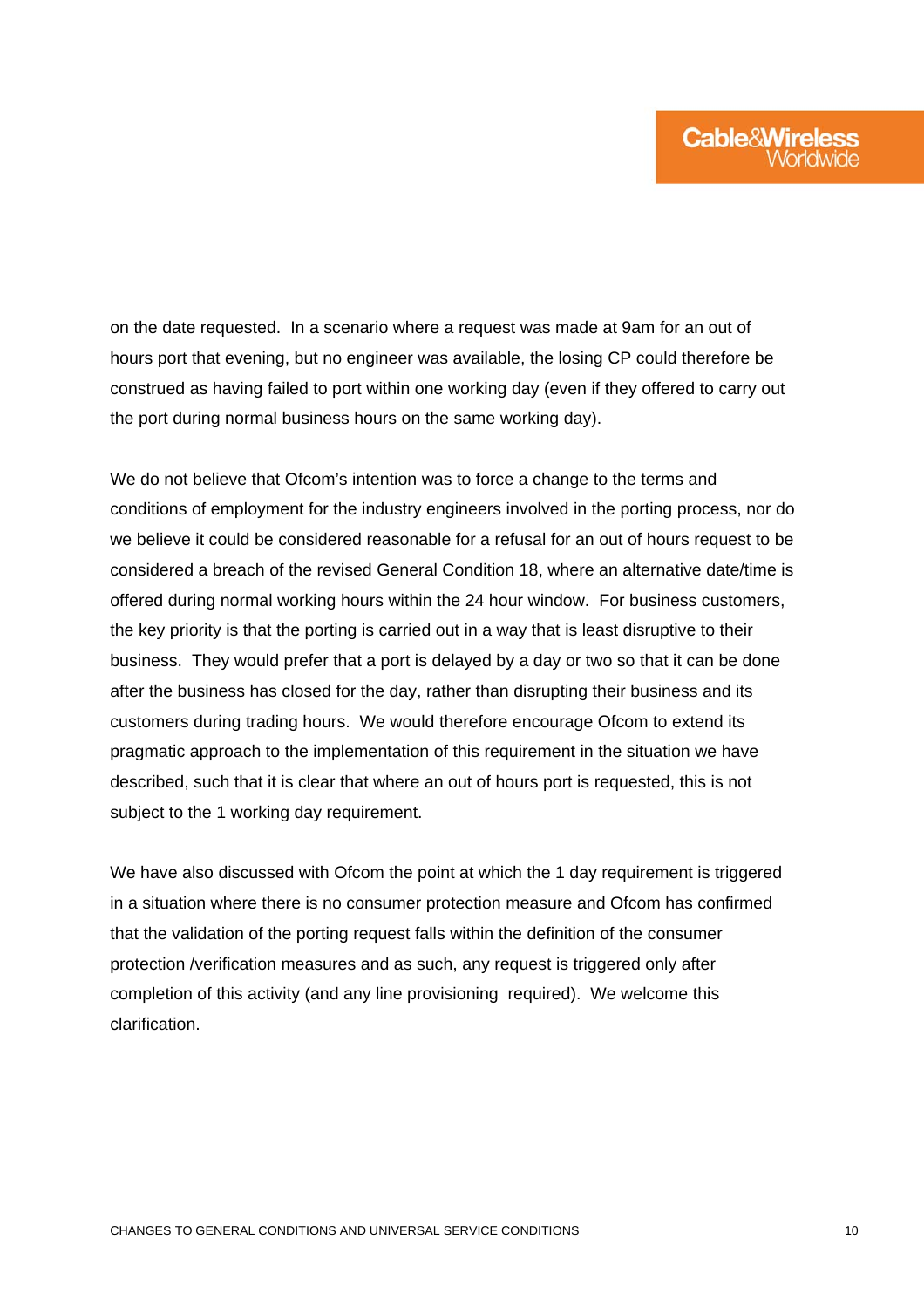## Q10. DO YOU AGREE WITH OUR PROPOSED APPROACH TO THE PORTING COMPENSATION SCHEME REQUIREMENT?

Whilst we recognise that the obligations to facilitate porting contained within General Condition 18, amended by the Framework Directive, relate to both residential and business subscribers, it appears wholly inappropriate for the proposed compensation scheme to equally apply to business customers (other than small businesses).

As we describe in our response to Q9 above, in the B2B environment the porting of a customers number is often the final transaction in the migration of their voice services, but may be only a small part of the over service offering to them. This service offering will be governed by a bespoke contract, with clear deliverables, deadlines and liquidated damages where these deadlines are missed. A delay in the porting beyond the 24 hours is unlikely to be significant in the overall context of the project – both the customer and the CP will have much greater issues to concern themselves with and any compensation due to the customer will be governed by the contract. In our view, it is unlikely that a compensation scheme for business customers will ever be utilised and therefore it is difficult to justify the costs and time required to implement such a scheme.

The situation is different with regard to residential and small business customers and we recognise that there may be some benefit to having the incentives of a compensation scheme. However, as with business customers, porting is only one part of the transfer jigsaw and our understanding is that the majority of incidents of failure or delay relate to problems with the transfer of the underlying copper, not the porting of the number. Where a customer experiences a delay or a fault with their service, we would question whether they will know the root cause of the failure – all they will know is that their service doesn't work as expected. If the problem is severe enough to generate a complaint to their provider, the provider should manage this within the scope of their existing complaints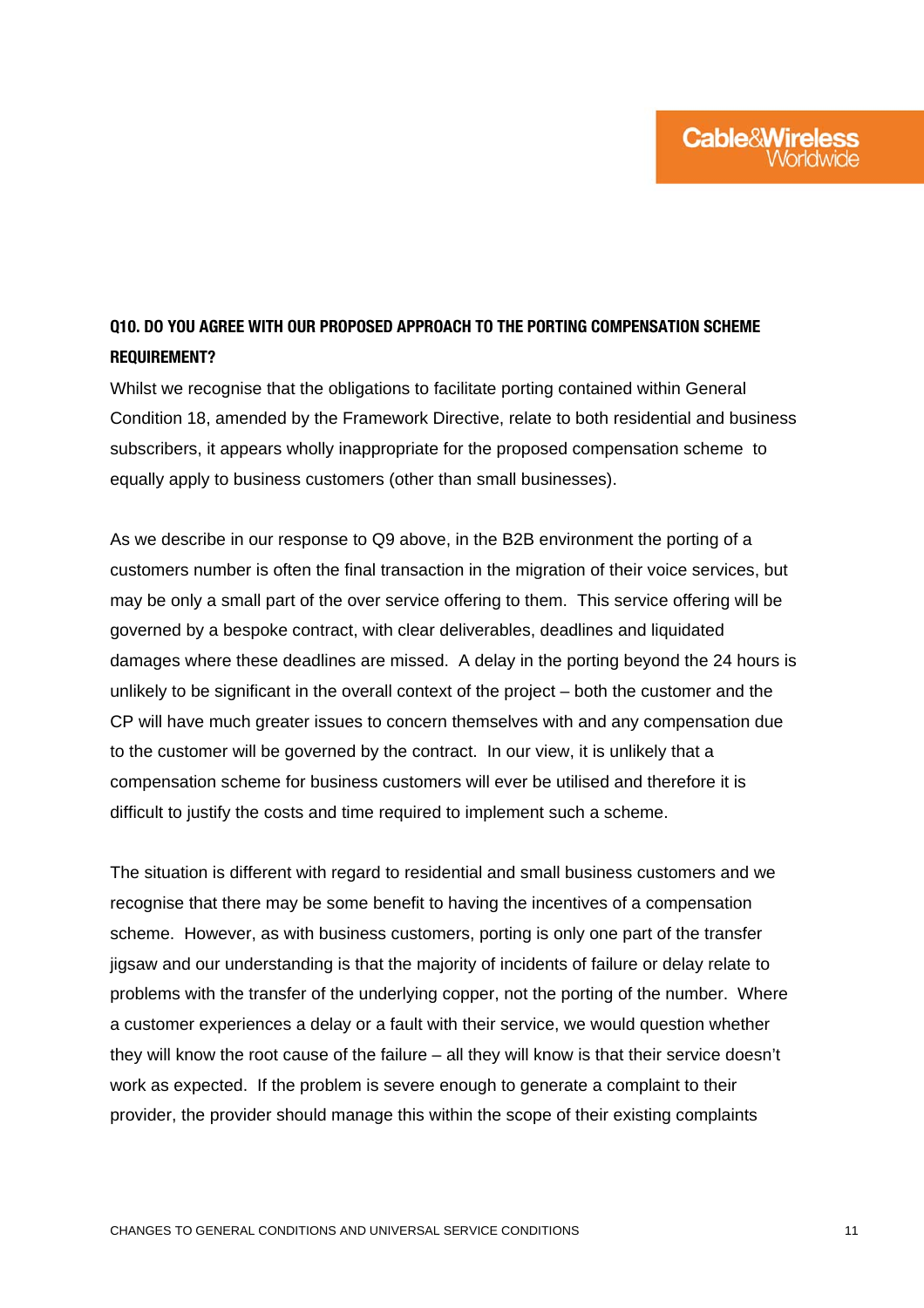process. And if the customer is aggrieved sufficiently to complain, one day's line rental for every day of delay as compensation is unlikely to pacify them.

Whilst it is unclear from the consultation, Ofcom has confirmed that it would expect any compensation scheme to roll through the contractual relationships of CPs up and down the chain. This will require changes to the existing contracts governing those relationships and potentially the industry porting process documents. Delivering these changes in time for 25<sup>th</sup> May start is unrealistic, even if the work began today. We would also question whether there is sufficient incentive for operators to try and recover compensation up the supply chain.

When we discussed some of our queries and concerns with Ofcom, we outlined a scenario whereby the porting is delayed because the underlying line transfer has failed (or is faulty) Ofcom's view was that this situation would attract a porting compensation payment. It is unclear to C&W Worldwide where the benefit lies in incentivising the port to go ahead in this scenario and causing loss of service, which is the natural conclusion of the proposals. A more pragmatic alternative is that porting is only deemed to have been delayed where it is more than 24 hours after the request AND the underlying service is operational. This approach has the advantage of being clear and unambiguous and will address any genuine issues with the porting process per se, which it would appear is the mandate that Ofcom has. In our view it is inappropriate for Ofcom to extend the scope of the compensation scheme to situations where there is an issue with the underlying service delivery.